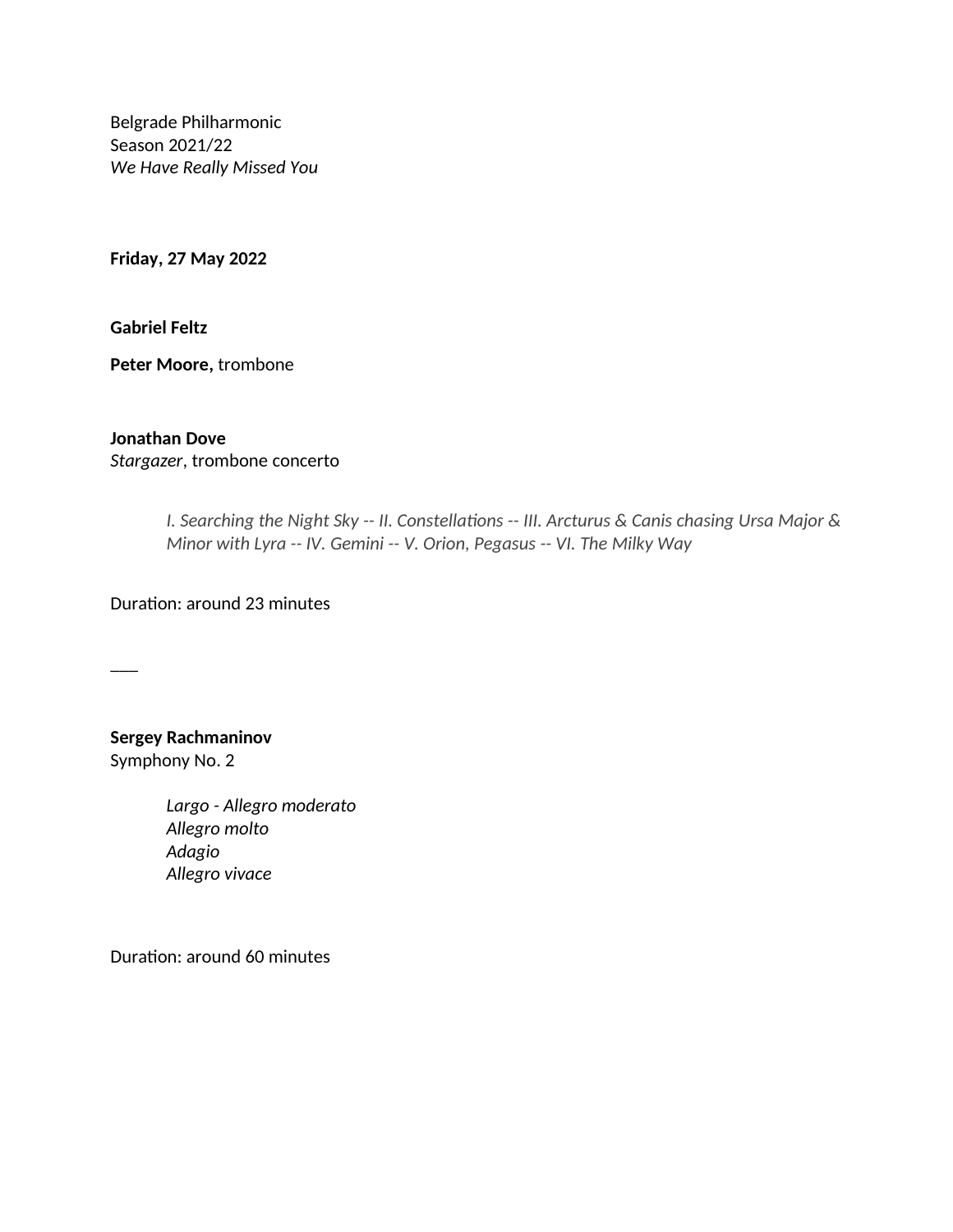Contemporary composer **Jonathan Dove** (1959) is a unique figure on the British music scene. He is one of the few contemporary authors who has so successfully and persistently researched the opera's ability to communicate, create miracles, and enrich people's lives. Starting with his first opera, *Flight*, commissioned by the Glyndebourne Opera in 1998, which has since been performed on three continents, one of the most successful British authors on the international stage, Dove has written nearly 30 operas. This author shows special interest in including amateur musicians from the local community - children's, youth, and other non-professional choirs in his opera projects, thus creating a specific genre. In that sense, some of his notable operas are *Tobias and the Angel*, commissioned by the Birmingham Opera House, *Life is a Dream*, and *The Walk from the Garden*, which premiered at Salisbury Cathedral. However, his most significant achievement, *The Monster in the Maze* (2015), was written at the request of the London Symphony Orchestra, the Berlin Philharmonic, and the Aix-en-Provence Festival. To date, it has been translated into numerous world languages and brought the composer the British Composer's Award in the category of Amateur and Young Performers, but also the title of Commander of the British Empire for services in the field of music. His compositions for choir and orchestra, *A Song of Joys* and *Our Revels Now Are Ended*, were performed at the closing of the BBC Proms in 2010 and 2016.

Dove made an interesting contribution to the concert genre with his 1999 *Concerto for Trombone and Orchestra*, *Stargazer*, commissioned by the London Symphony Orchestra and in collaboration with their first trombonist, Ian Bousfield. The work was premiered in 2007. This "miniature opera for trombone" follows a space enthusiast who looks through space through a telescope and follows different constellations. The work composed in the free form of fantasy is made up of six sections that connect the motif of the famous children's song *Twinkle, Twinkle Little Star*, which varies beyond recognition, although its contours are occasionally visible. The solo instrument emphasizes the singing capacities, giving him the opportunity to develop lyrical potential instead of technical bravado typical for brass instrument concertos, while brilliant orchestral solutions show the influence of the style of the young Stravinsky. The central "aria" is represented by the *Gemini* section as a tribute to his brother with an impressive solo glissando.